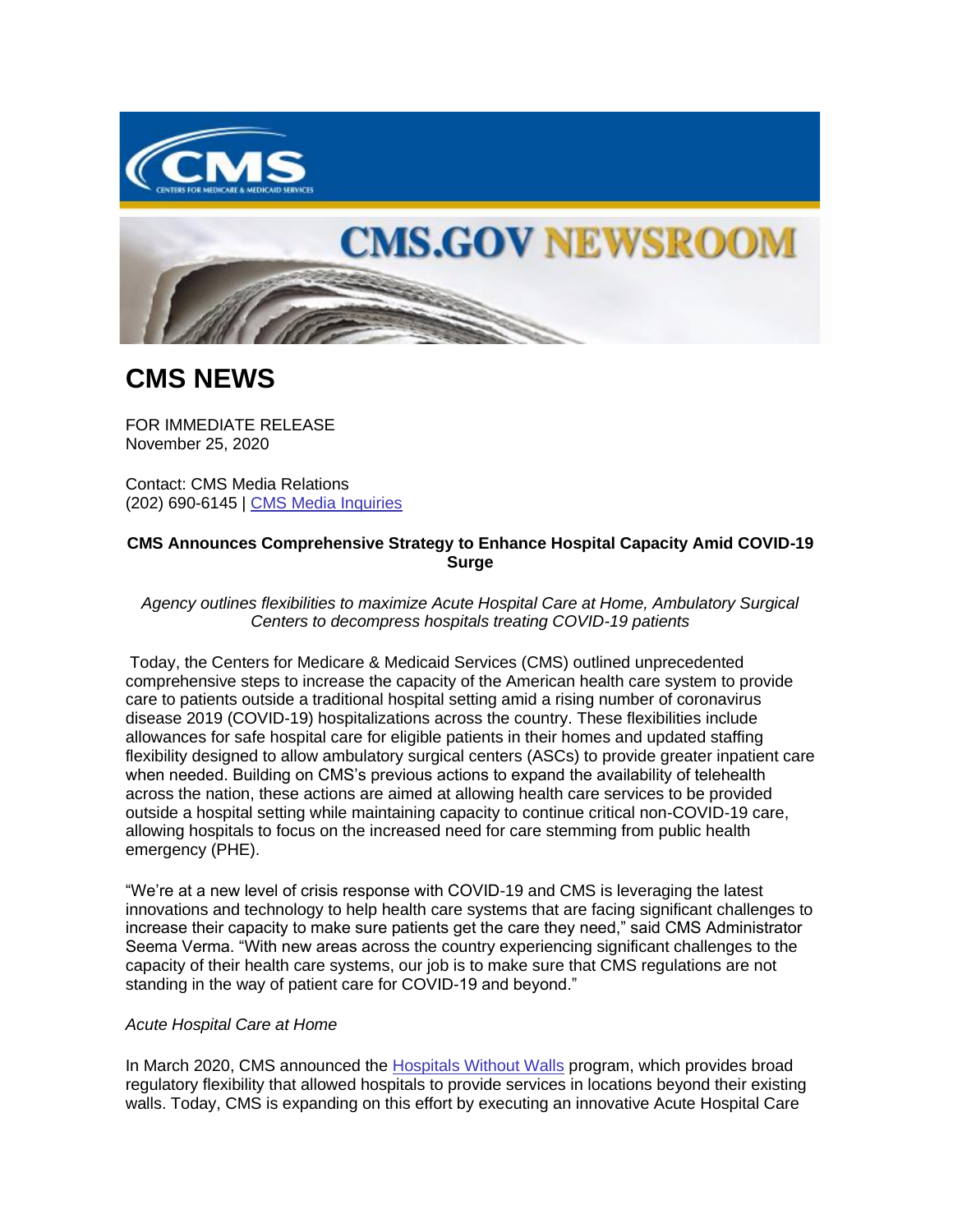At Home program, providing eligible hospitals with unprecedented regulatory flexibilities to treat eligible patients in their homes. This program was developed to support models of at-home hospital care throughout the country that have seen prior success in several leading hospital institutions and networks, and reported in academic journals, including a major study funded by a Healthcare Innovation Award from the Center for Medicare and Medicaid Innovation (CMMI).

The program clearly differentiates the delivery of acute hospital care at home from more traditional home health services. While home health care provides important skilled nursing and other skilled care services, Acute Hospital Care at Home is for beneficiaries who require acute inpatient admission to a hospital and who require at least daily rounding by a physician and a medical team monitoring their care needs on an ongoing basis.

To support these efforts, CMS has launched an online portal [https://qualitynet.cms.gov/acute](https://lnks.gd/l/eyJhbGciOiJIUzI1NiJ9.eyJidWxsZXRpbl9saW5rX2lkIjoxMDIsInVyaSI6ImJwMjpjbGljayIsImJ1bGxldGluX2lkIjoiMjAyMDExMjUuMzExMzI3NjEiLCJ1cmwiOiJodHRwczovL3F1YWxpdHluZXQuY21zLmdvdi9hY3V0ZS1ob3NwaXRhbC1jYXJlLWF0LWhvbWUifQ.FHj5V_meF1QcgBUIWa9sa9G3s422DFlPt83iHleaSUU/s/1086872215/br/90524533448-l)[hospital-care-at-home](https://lnks.gd/l/eyJhbGciOiJIUzI1NiJ9.eyJidWxsZXRpbl9saW5rX2lkIjoxMDIsInVyaSI6ImJwMjpjbGljayIsImJ1bGxldGluX2lkIjoiMjAyMDExMjUuMzExMzI3NjEiLCJ1cmwiOiJodHRwczovL3F1YWxpdHluZXQuY21zLmdvdi9hY3V0ZS1ob3NwaXRhbC1jYXJlLWF0LWhvbWUifQ.FHj5V_meF1QcgBUIWa9sa9G3s422DFlPt83iHleaSUU/s/1086872215/br/90524533448-l) to streamline the waiver request process and allow hospitals and healthcare systems to submit the necessary information to ensure they meet the program's criteria to participate. CMS will also closely monitor the program to safeguard beneficiaries by requiring hospitals to report quality and safety data to CMS on a frequency that is based on their prior experience with the Hospital At Home model.

## *Ambulatory Surgical Center Flexibility*

As part of Hospital Without Walls*,* CMS also previously announced regulatory flexibility that allowed ASCs – facilities that normally provide same-day surgical care – the ability to be temporarily certified as hospitals and provide inpatient care for longer periods than normally allowed, with the appropriate staffing in place. ASCs are normally subject to a requirement that patients only remain in their care for less than 24 hours or require admission to a regular hospital.

Today, CMS is announcing an update to that regulatory flexibility, clarifying that participating ASCs need only provide 24-hour nursing services when there is actually one or more patient receiving care onsite. The program change provides ASCs enrolled as hospitals the ability to flex up their staffing when needed and provide an important relief valve in communities experiencing hospital capacity constraints, while not mandating nurses be present when no patients are in the ASC. The flexibility is available to any of the 5732 ASCs throughout the country seeking to participate and will be immediately effective for the 85 ASCs currently participating in the Hospital Without Walls initiative. CMS expects this flexibility will allow these and additional ASCs enrolled as hospitals to serve as an added access point that will allow communities to maintain surgical capacity and other life-saving non-COVID-19, like cancer surgeries. Allowing these types of treatments to occur in designated ASCs enrolled as hospitals while hospitals are managing any surges of COVID-19 would allow vulnerable patients to receive this needed care in settings without known COVID-19 cases.

Today's announcement builds upon the critical work by CMS to expand telehealth coverage to keep beneficiaries safe and prevent the spread of COVID-19. CMS has expanded the scope of Medicare telehealth to allow Medicare beneficiaries across the country to receive telehealth services from any location, including their homes. CMS also added over 135 services such as emergency department visits, initial inpatient and nursing facility visits, and discharge day management services, that could be paid when delivered by telehealth. The flexibilities announced today, and the aggressive action taken by CMS to remove barriers to telehealth, ensure patients and providers have options when receiving and providing care given the challenges and additional stress placed on hospitals and the health care system during the COVID-19 PHE.